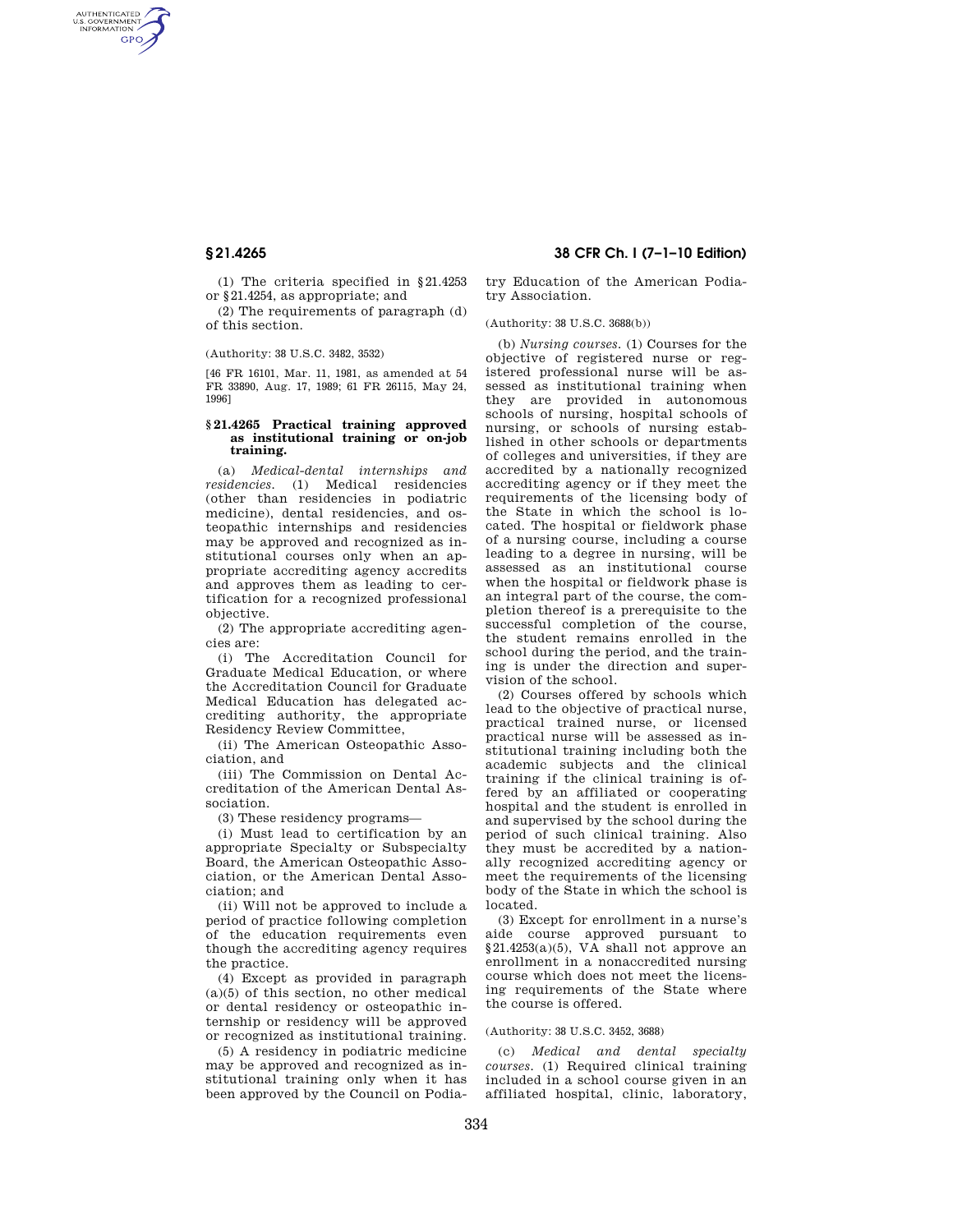# **Department of Veterans Affairs § 21.4265**

or medical center as a part of a medical or dental specialty course whether accredited or nonaccredited offered by a school such as X-ray technician, medical technician, medical records administrator, physical therapist or dental technician shall be assessed as institutional training provided:

(i) The student remains enrolled in the course during the clinical period;

(ii) The clinical training is;

(*a*) An integral part of the course;

(*b*) A prerequisite to the successful completion of the course; and

(*c*) Under the direction and supervision of the school; and

(iii) The course includes substantial technical or professional training and does not consist of training preliminarily directed to clerical, administrative, secretarial, or receptionist duties.

(2) Medical and dental specialty courses offered in hospitals, clinics, laboratories, or medical centers which are accredited as institutional courses by a nationally recognized accrediting agency will be assessed as institutional training.

(3) Clinical training included in a school course given in a physician's office or a dentist's office, also called externship, will be recognized as part of the institutional training if the course is accredited by a nationally recognized accrediting agency and meets the other requirements of paragraph  $(c)(1)$  of this section. If the course is not so accredited such practical or on-the-job training or experience in a physician's office may not be included unless the program is approved as a cooperative course.

(4) Nonaccredited courses offered in hospitals, clinics, laboratories, or medical centers will be considered on-thejob training when the courses meet the requirements of §21.4262.

(d) *Medical and dental assistants courses for the Department of Veterans Affairs.* A course prescribed by the Secretary for full-time physicians' assistants or for full-time expanded-function auxiliaries (formerly referred to as dentists' assistants) may be approved as institutional training, if the course is conducted at Department of Veterans Affairs facilities or in facilities operated by hospitals, medical schools, or medical installations pursuant to a

contract with the Department of Veterans Affairs.

(Authority: 38 U.S.C. 7407)

(e) *Professional training courses.* (1) Any non-medically related professional internship program, such as a clinical pastoral course, will be recognized as an institutional course when it is accredited as an institutional course by a nationally recognized accrediting agency, and

(2) The approved facility for such a course must be the institution or other facility where the training is given.

(f) *Other practical training courses.* (1) Other off-campus job experience included in a school course, variously described by schools as internship, residency, practicum, externship, et cetera, may be included as a part of a cooperative program when the course meets the requirements of §21.4233(a).

(2) However, such off-campus courses may be considered as resident institutional training only if all of the following conditions are met. The course is:

(i) Accredited by a nationally recognized accrediting agency or is offered by a school that is accredited by one of the regional accrediting associations;

(ii) A part of the approved curriculum of the school;

(iii) Directly supervised by the school;

(iv) Measured in the same unit as other courses;

(v) Required for graduation; and

(vi) Has a planned program of activities described in the school's official publication which is approved by the State approving agency and which is institutional in nature as distinguished from training on-the-job. The description shall include at least:

(A) A unit subject description;

(B) A provision for an assigned instructor;

(C) A statement that the planned program of activities is controlled by the school, not by the officials of the job establishment;

(D) A requirement that class attendance on at least a weekly basis be regularly scheduled to provide for interaction between instructor and student;